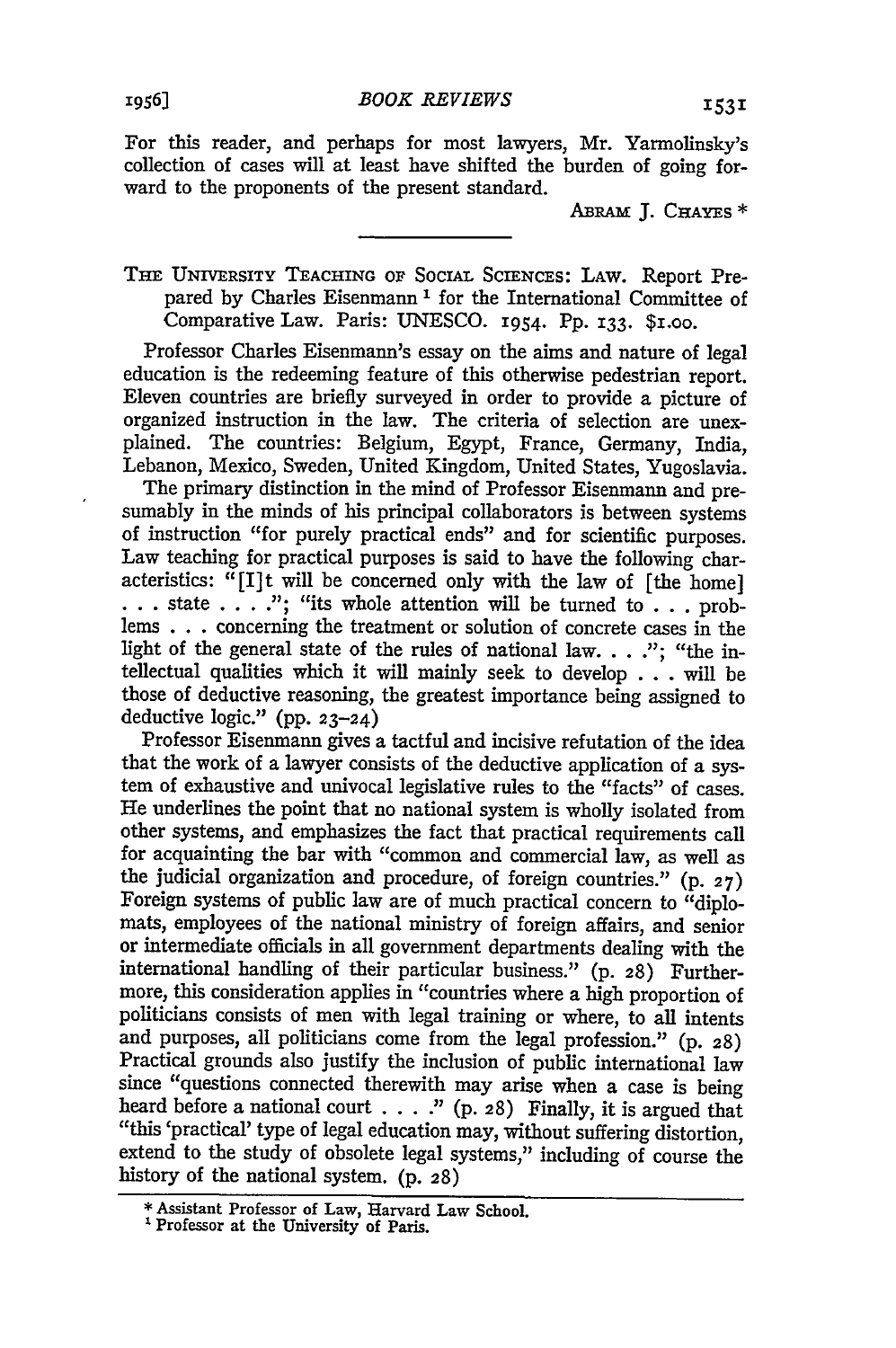When he examines the teaching of law for scientific purposes Professor Eisenmann takes a position that, he believes, "departs from traditional and current practice . **. . ."** (p. 29) He characterizes law as "the whole field of what is 'juridical.'" "Moreover the science of law, in its full and ideal sense, can only exist in virtue of a knowledge of every phenomenon and problem connected with the subject as thus defined." (p. **29)** He draws the following sweeping inferences relating to the "sciences of law":

Rationally speaking, the expression 'science of law' denotes, first of all, the whoe [sic] body of knowledge connected with law, indiscriminately unitemized; in that sense, it covers and combines the entire group of different disciplines dealing with the phenomena and problems of law. If, in practice, it has been and still is almost wholly monopolized **by** one of those disciplines, treating of only one branch of the relevant problems and knowledge, there are probably historical reasons for this; the discipline in question was the first to be instituted, and was for long the only one taught; not until much later did most of the disciplines concerned with other problems begin to be taken up systematically or to make any headway. But today, possibly, this monopoly is simply a survival of the past, no longer reflecting the present position or modem ideas. In that case, conclusions drawn by rational analysis should not be obscured by mere conventionality of language. . **.** . [I]t is far better to describe as 'legal science' the discipline usually termed 'science of law', and to keep the term 'science' or 'science of law' for the broader group to which, logically, it applies . **. .** . (p. **30)**

In expounding the scientific objective, Professor Eisenmann examines the approaches that are concerned, respectively, with what "must" be law and what "is" law, and with the gradation between "legislation" and the application of legislation. His view is that problems of legislation come within the scope of the science of law, and he rejects the claim that "the science of law comprises solely the analysis of the rules of positive law **. .** . **." (P. 53)**

The option that lies open to the organizers of legal education, then, is this: "which - 'practical' teaching or 'scientific' teaching - corresponds best to the idea of higher university education?" **(p. 55)** The proposition is underlined that practical and scientific teaching are not entirely different. On the contrary, scientific teaching maintains the first "but completes it **by** incorporating it into a larger and more diversified unit." (P. **55)** Hence the conclusion is that teaching "for purely practical purposes" cannot be accepted as university teaching in the true sense.

It is evident that Professor Eisenmann has made a valiant attempt to clarify an integrative conception of legal education, and that he is making every effort to carry conviction to colleagues whose conception of the field is more traditional and circumscribed. Within the terms of reference of **UNESCO** this may be something of a tour de force. It is pertinent to recall, however, that one of the stated alms of the report is to influence the organization of legal studies in the countries of Africa and the East where there are opportunities for "fresh starts" in the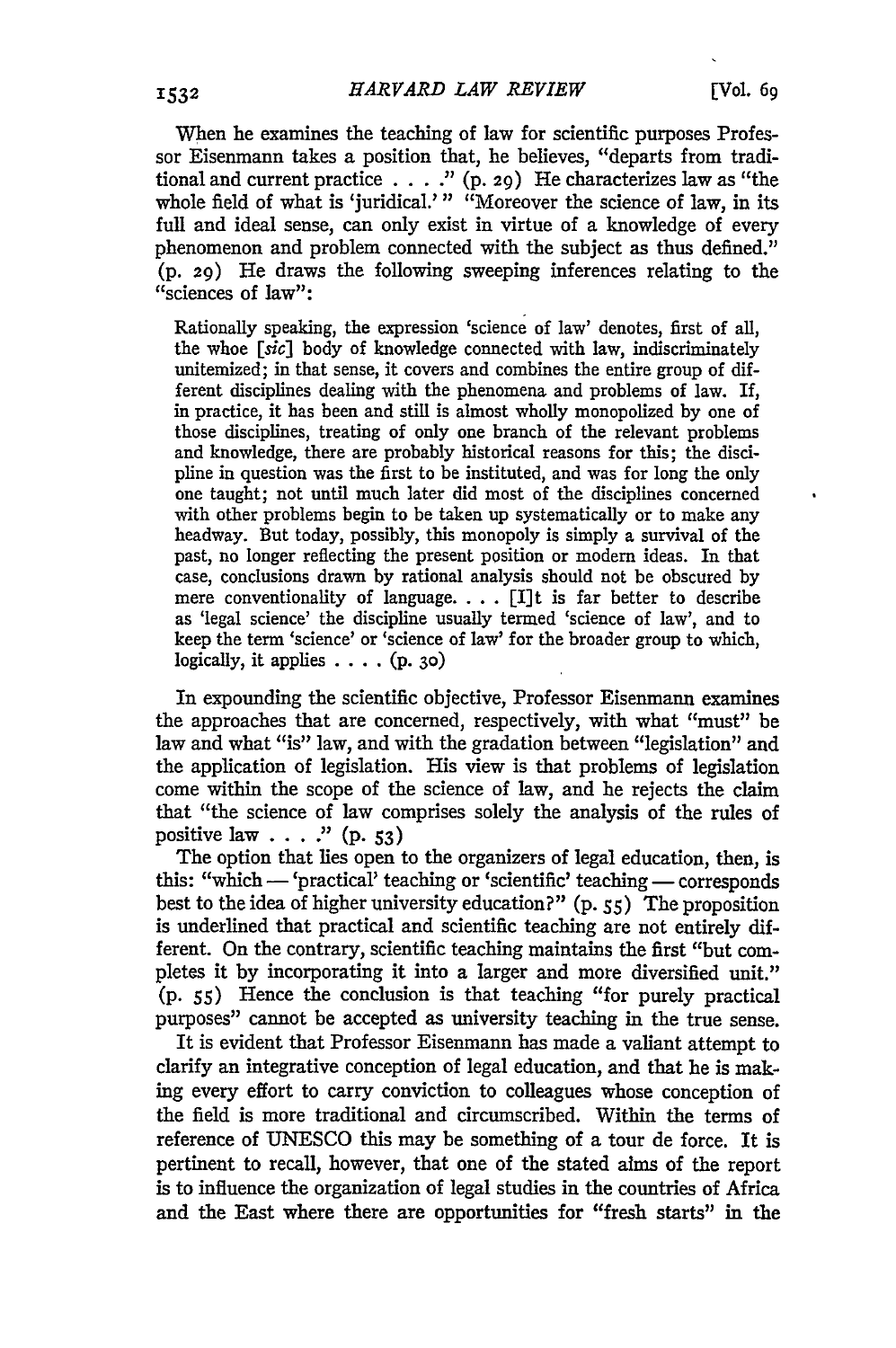shaping of an emerging legal profession. (p. io) What is the most fruitful point of departure for a program of this character?

I submit that the key question to be answered in planning educational programs is what role persons "learned in the law" are supposed to play in the life of the community during the years ahead. As with all problems of decision, this is a matter of clarifying the goal values and objectives to be pursued in the light of expectations about what future developments will be if no new policies are introduced, or if alternative policies designed to maximize net value realizations are put into effect. Inferences about the future will depend upon available information about historical trends and upon the state of scientific knowledge to date. An adviser of those who make policy affecting the institutions of legal instruction will have individual views in which are reflected the impact of past circumstances and his own originality. Obviously an adviser who wants to influence policy will take into full account the value goals and specific interpretations of those who take immediate or eventual steps affecting the structure of legal education. What working assumptions are to be made concerning the system of public order and the roles to be performed by professional groups whose principal capital is their knowledge of the authoritative and probably controlling prescriptions of a body politic?

It is quite impossible to deal relevantly with the issues at stake unless assumptions are made about the fundamental orientation of those who engage in the making of authoritative and controlling decisions in the emerging body politic. If we assume that the overriding goal calls for the attainment of a society in which human dignity is realized in theory and fact we are likely to create a different system of legal instruction than if we take it for granted that the overriding objective is the aggrandizement of a ruling few. Where the conception of human dignity is the professed ideal, systems of legal education are profoundly affected by the specific interpretations given to the idea; hence it is essential to consider what specific interpretations will in all probability prevail in the shaping and sharing of such values as wealth, respect, enlightenment, skill, rectitude, affection, well-being, and power.

Working hypotheses about future lines of development call for estimates of the speed and scope of industrialization; the transformation of the class structure of society; the degree of effective democratic participation through various authoritative forms; the probable recruitment of the higher decision-making positions from among persons heavily or lightly indoctrinated with particular sacred or secular ideologies; the scope of monopoly and competition in the market and in the forums of public enlightenment; the degree of freedom or subordination to the elites of foreign powers (with specifiable policies); and so on through the institutional components of the system of public order.

Beginning with hypotheses of this character it is practicable to foresee, and perhaps to influence by clarification or persuasion, the role of the lawyer in a given body politic. It is possible to foresee and to affect decision makers; and especially to predict which perspectives and opera-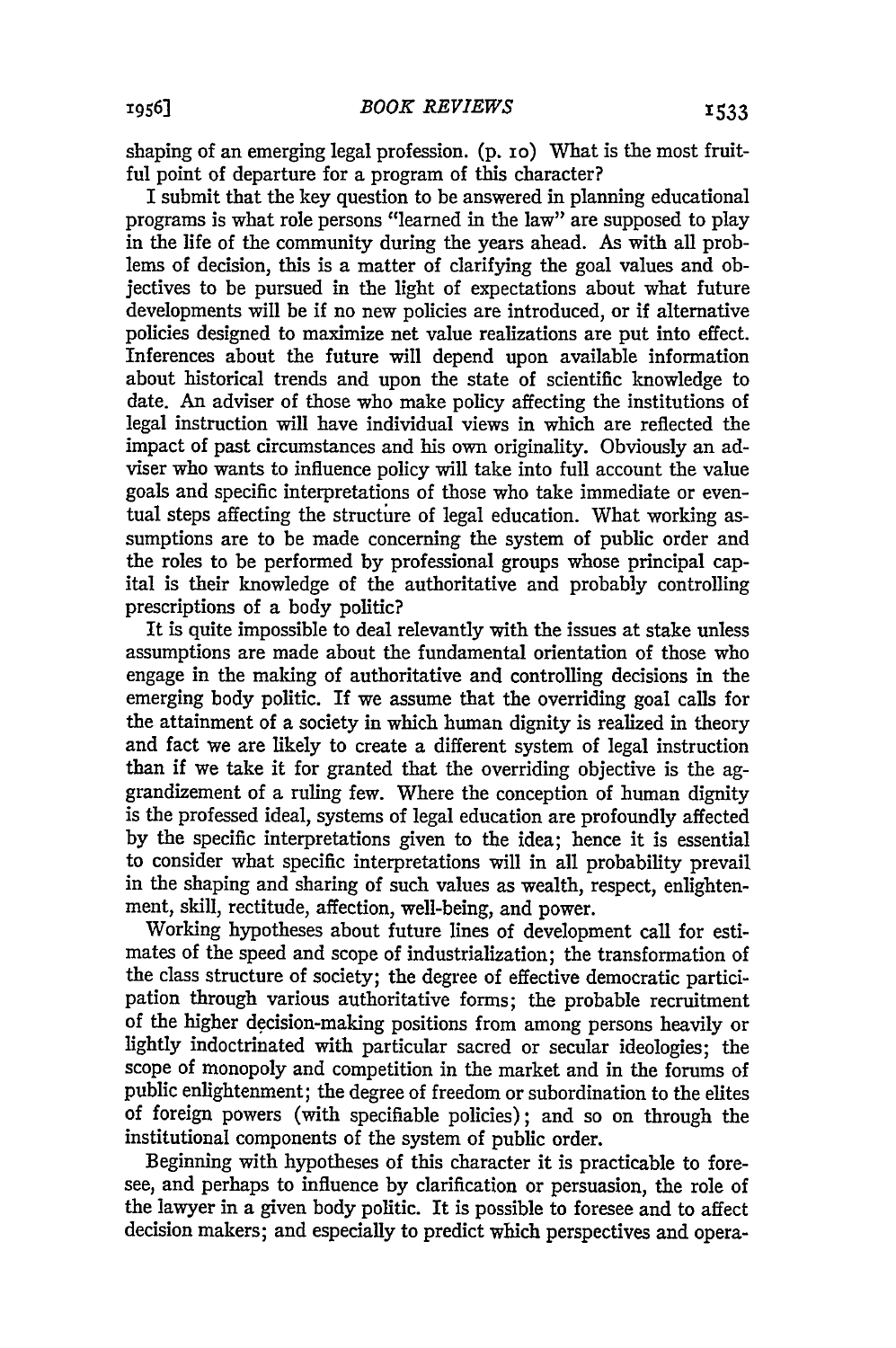tional techniques they are likely to possess, or which would be the desirable means of effectuating the goals of the preferred system of public order. A policy maker who is concerned with legal studies must make up his mind which perspectives and operational techniques of the emerging elite are to be defined as "legal knowledge and skill" and, which are to be called by other names. Will the planner define "skill in diplomatic negotiation" or in "mediation" and "conciliation" as "legal"? If so, what are the requisite qualities of character, and what methods of appraisal will ensure that the most appropriate individuals are chosen to exercise these functions or to receive special instruction designed to improve their effectiveness?

It is, of course, possible  $-$  and in some systems of public order desirable — to restrict the definition of "legal skills" in such a manner that it is taken for granted that only a few members of the authoritative and controlling elite of the body politic will be "lawyers." In such a case, the problem of legal education is to create suitable means of selecting and training specialists for the purpose of performing certain advisory functions, such as anticipating the arguments to be put forward in transnational diplomatic negotiation among governmental or private parties. It may be decided that those who qualify as advisers on legal prescriptions will be disqualified from taking top roles in legislative and policyexecuting functions. The "judging role," for instance, may be regarded as so crucial to the system of public order that it is exclusively reserved to those who have a broader than "legal" experience.

If it be assumed that the decision makers of the community should and can be elected or appointed from among persons who have "legal" skills, it is appropriate for a planner's definition of "legal perspectives and operational techniques" to be relatively broad. In a democratic body politic the proper aim of legal education then becomes the preparation of a large number of potential decision makers who are qualified to defend and extend the public order of a free society.

One daring alternative in a democratic or a democratizing polity is to extend the role of legal training to include civic education in its entirety; while planning to have a few highly specialized lawyers, legal instruction may be made a major emphasis from primary school through every level of general education. Instruction in "fair play" on the playground and in the home would be explicitly labeled "legal," and the members of the body politic would live in an ideologically unified world in which the settlement and prevention of disputes, as well as the articulation of common objectives, would be part of a continuous exercise in the acquisition and mastery of a basic orientation.

Essential to the programming of legal instruction is the rate at which the most specialized skill group is to be recruited. The matter is vital where societies are in rapid transition toward industrial forms of life. We have had many occasions to observe the personal and collective disorganization that results when schools and colleges succeed in transforming the sons and daughters of the peasantry or of the lesser nobility into a "white collar proletariat" with upward aspirations.

i,